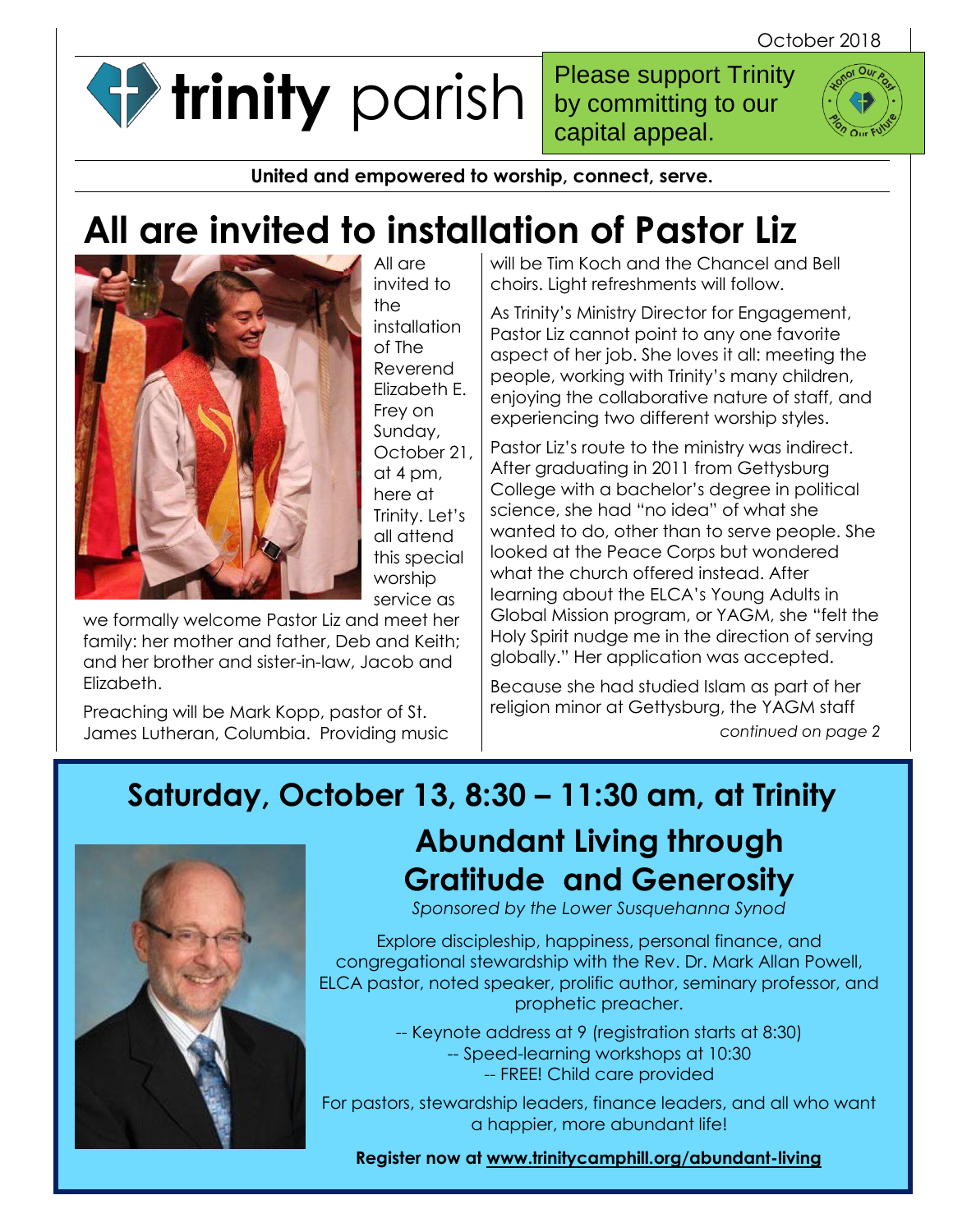# **Open it up!** *by Rev. Dr. Jack Horner*

I had a special bottle of wine I was saving for an even more special occasion. For years it sat there waiting to be opened and enjoyed by my wife and me.

Birthdays came and went, along with anniversaries, graduations, and holidays. It just wasn't the right time, I convinced myself.

When finally we opened the bottle, well, it wasn't all that good. It wasn't all that special. The wine had actually gone past its optimal date for drinking. It was meant to be used and enjoyed so much sooner.

So many times we hold on, waiting for the right time, the right moment to get involved or to be more generous or to share a special talent. In the meantime, our volunteerism, spiritual gifts, or financial resources sit on the sideline idle, collecting dust just like my wine bottle.

Why wait? Perhaps the time is now to get involved and support the work of Christ and his church. Trinity needs you today. Don't wait for the tomorrows that may never come. Your prayers, your time, your heart, your passions, your talents, your generosity toward the mission and ministry we share are needed **today**.

Now is the time to let your light shine before others. Now is the time to offer your best to God. Now is the time to give to Christ's work. Now is the time open yourself to the Spirit to bring joy to our community in Christ.

United and empowered we worship, connect, serve…together we do more!

### **Installation of Pastor Liz,** *continued from front page*

sent her to Malaysia, a Muslim country, where she taught English in an ecumenical seminary.

It was hard being away from her family, but it was during that year, she said, that "God started planting the seed" toward seminary and the ministry.

She was scared, however, afraid of finally saying that was what she wanted to do with her life. Many of her friends were atheists or agnostics, and her best friend growing up was Jewish. She could not take a call to ministry lightly; "It's a big deal," she said, and thus ignored the seed for several years as she lived with her parents and worked in retail jobs.

In 2014, the seed germinated and the decision was made. Liz Frey entered the Lutheran School of Theology at Chicago to earn a Master of Divinity degree. Just prior to her graduation in 2018, she accepted the call to Trinity and became Pastor Liz. Trinity is blessed.





The *trinity parish* is published by Trinity Evangelical Lutheran Church, an ELCA congregation. Stephanie Maurer, Editor. Email articles to [parish@trinitycamphill.org.](mailto:parish@trinitycamphill.org) Or call 717.737.8635. November issue deadline is Wednesday, Oct. 10, at 4 pm. Max. 200 words. We edit.

(l-r): Rev. Dr. Jack Horner, Lead Pastor Rev. John Brock, Ministry Director for Parish Life Rev. Elizabeth Frey, Ministry Director for Engagement Rev. Dr. Guy Edmiston, Director for Mission Advancement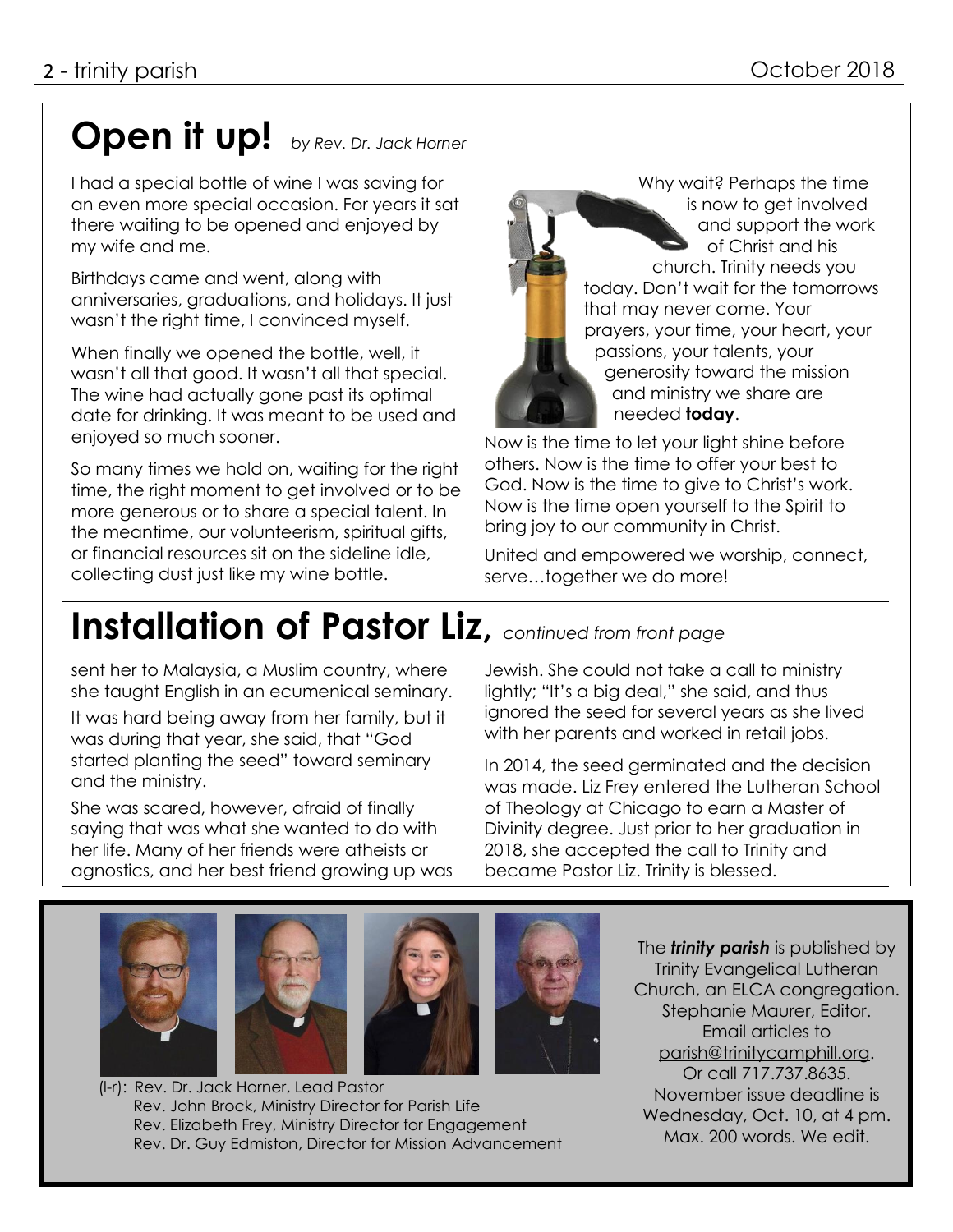### **Fall Sup & Study**

### **Sup & Study sessions continue; attend any or all**

You can still attend any or all of the remaining Wednesday Sup & Study sessions that run through October 24. There's no fee to attend the presentations.

### **Learn at these "Study" sessions (6:30-7:30 pm)**

Presenters and topics are as follows:

- ✓ **Oct. 3 Bishop James Dunlop**, Bishop, Lower Susquehanna Synod "Hungry for God's Mission" *Learn* how communities of Jesus are emerging and vitality is returning to our congregations when we *feed others as we have been fed by Christ*.
- ✓**Oct. 10 The Rev. Daniel Rift**, Director, ELCA World Hunger and Disaster Appeal "Trinity Lutheran, A Place Bound to Share Bread" Learn about the difference we are making together to end world hunger; also get a *quick update on disaster response.*
- ✓**Oct. 17 Andrew Steele**, Director for ELCA Global Church Sponsorship "ELCA Global Mission: The Power of Accompaniment" *Learn more about ELCA missionaries, young adults in global mission (YAGM), international women leaders, and global evangelism.*
- ✓**Oct. 24 Alaide Vilchis Ibarra**, Program Director, Migration Policy, ELCA "Accompanying Migrant Children and Families: A Faithful Calling" *Learn why families flee to the U.S., what the ELCA is doing, and how we can help.*

### **"Sup" first by enjoying a meal and fellowship (5:30-6:30 pm)**

Dinner begins at 5:30 pm, with meals available starting at 5:20, and continuous serving until all are served. Cost per meal is \$8, or \$5 for kids 6-12, and free for 5 and under. Family pricing is capped at \$20 per evening, so it's a bargain no matter how you look at it!

### **Register in person or online**

For the meal and for child care (available during the program if requested), advance registration is required. For the program, advance registration is requested but not required.

Register in person at Trinity, online at [https://www.TrinityCampHill.org/sup-study/,](https://www.trinitycamphill.org/sup-study/) or by phone at 717-737-8635. More details? Look online or in the Gathering Space and the church office.

# **Bring your animals for a blessing on October 6**

Bring your pets, and tell your friends to bring their pets, too, on **Saturday, October 6, at 8:15 am**, for a blessing at this special event in honor of St. Francis of Assisi.

Afterward you can simply mingle with the pets and people, or you can join *Trinity on the Run* for a special animal walk. Fun!



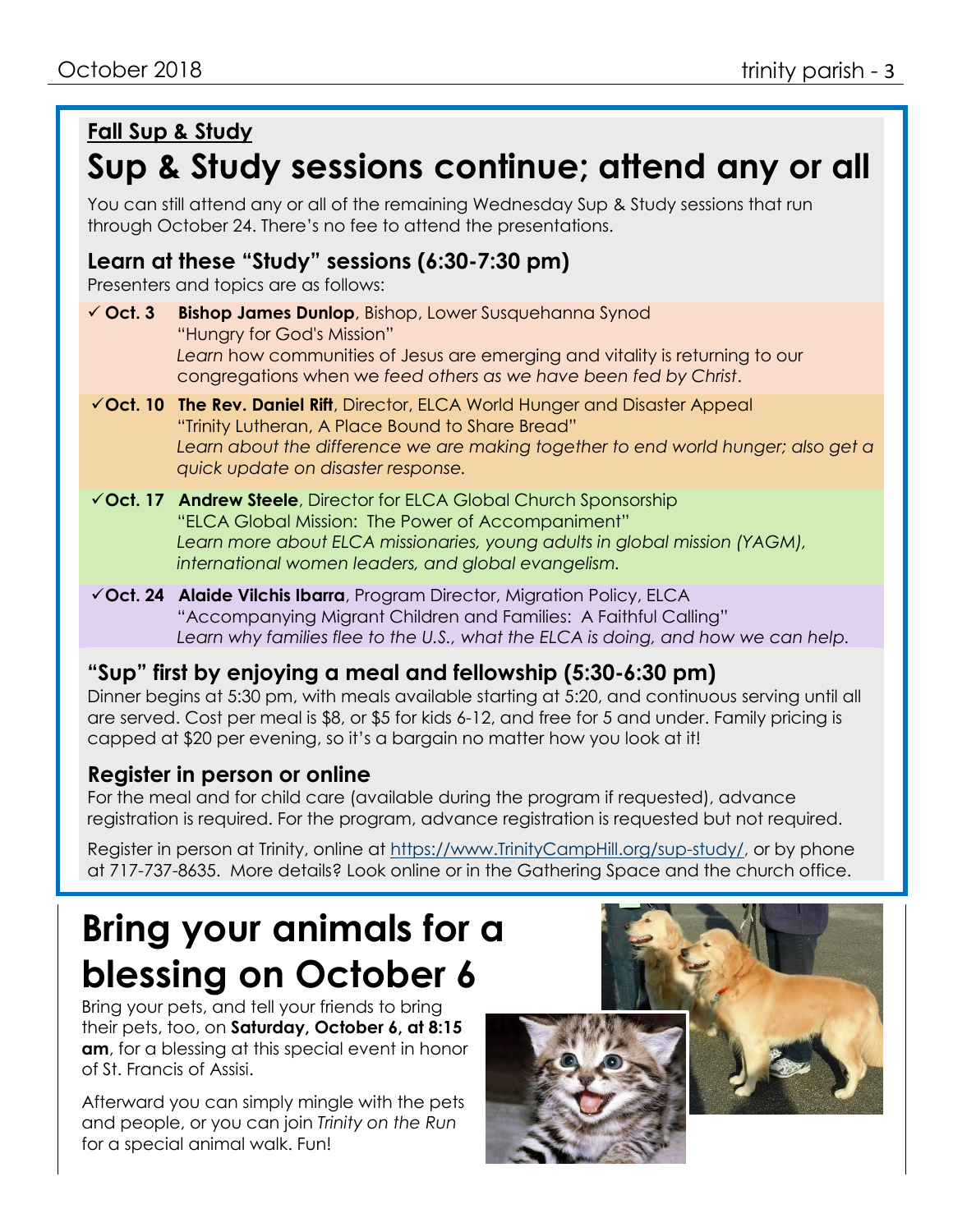### **Welcome to our new members!**

As the *Trinity Parish* went to press, the following 17 people were slated to be received as new members at September 29-30 services. Say welcome, and watch for pictures!

Wendy and Ellworth Beckmann David Brown Melissa Felty Robert and Gwendolyn Devlin Lori Machemer Barbara Mays

Staci and Brian Morgan Charles Sheasley Jodi Silliker Paul Vollmar Cindy and Mark Winters Mike and Vicki Zawoysky



### **Watch for it: A trip to Allenberry Playhouse**

We don't yet have the details, but Trinity's Fellowship Team is planning a trip to Allenberry Playhouse in early December to see *The Man Who Saved Christmas*, a holiday musical based on the true story of A.C. Gilbert, inventor of the Erector Set.

### **Compete in Chase for the Chalice**

**Trinity Lutheran Open,** *Chase for the Chalice* **Saturday, October 6, Carlisle Barracks Golf Club,10 am**

Just \$45 per golfer includes greens fee, cart, goodie bag, lunch, and prizes like the Martin Luther Stein

A fun, 4-person scramble for all skill levels! Invite friends!

*Sign up by contacting Rick Sten 717-823-2951 or [rsten58@verizon.net](mailto:rsten58@verizon.net)*



**bread**fortheworld HAVE FAITH. END HUNGER.

### **Join "Offering of Letters" campaign to end hunger at home and abroad**

Bread for the World is a collective Christian voice/advocacy urging our nation's decision-makers to end hunger at home and abroad by 2030. By changing policies, programs, and conditions that allow hunger and poverty to exist, we can provide help and opportunities far beyond the communities where we live.

Funding for vital domestic and international anti-hunger and anti-poverty programs is again at risk of deep cuts. Through your letter-writing, we will urge Congress to invest and protect key programs that help improve the lives of women, men, and children facing hunger and poverty. We are called to help defend people living in hunger and poverty no matter where they live!

Letters to our legislators will be available for you to **sign and personalize on Sunday, October 7, and Wednesday evening, October 10** (at Sup and Study, when we will hear from the ELCA World Hunger representative). Children are invited to make paper plate messages/pictures supporting this advocacy. The letters and plates will be delivered to our legislators.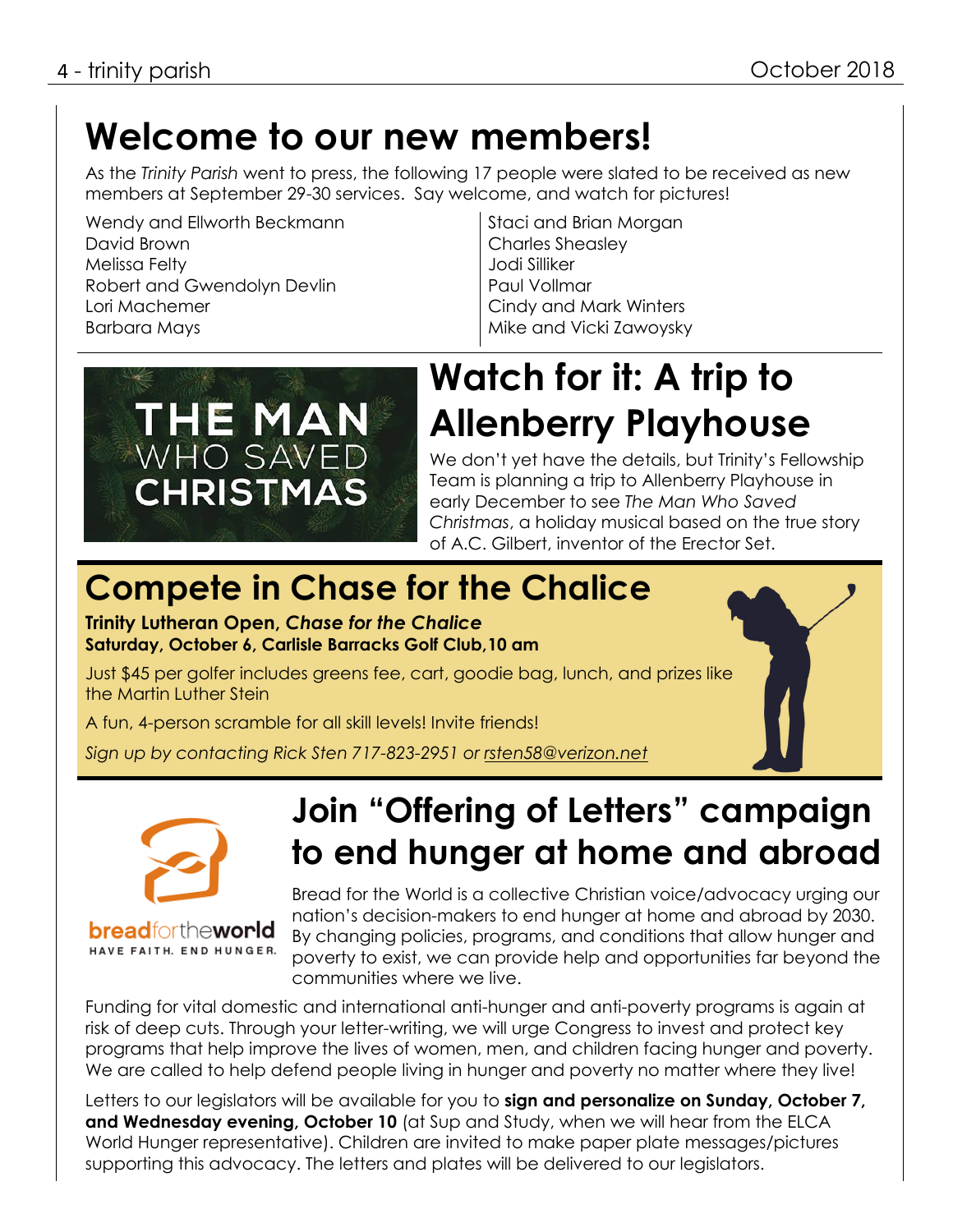# **Sign up now for a fun Oktoberfest**

It's become a really fun tradition! This year's Oktoberfest is Sunday, October 14, from noon to 2 pm, and it's FREE!

Sign up online or in the Gathering Space to attend and/or to help. Needed are these:

- ✓ Potato salad
- ✓ Apple pies to be judged and shared (YUM!)
- $\checkmark$  Desserts to share at meal
- $\checkmark$  Folks to set up, decorate, and tear down tables
- $\checkmark$  Folks to help with food prep and transfer to tables
- $\checkmark$  Folks to help with kitchen cleanup



# **Be astounded by harpists on November 11 as part of our outstanding Concert Series**



### PRINCIPALLY HARPS! Two of America's finest harpists

### **Sunday, November 11 3:00 pm FREE!**

*Principally Harps!* blends the talents and experiences of two of America's finest harpists, Mindy Cutcher and Janet Witman, an impeccable ensemble with presentations of virtuosity and distinct style.

Audiences describe the playing styles of this duo as "true artistry in tandem" and "poetry in motion."

Their programs include stunning adaptations of great hits from opera, ballet, and orchestral repertoire, such as "Le Cid" and "Swan Lake," to beloved favorites such as "Clair de Lune" and "Blue Danube," from original works of iconic harpist Carlos Salzedo to popular works of Joplin, Bacharach, and Gershwin.

### **☆☆☆ Upcoming 2018 concerts ☆☆**

**Sunday, December 2, at 3 pm** Hbg. Choral Society, Messiah Sing-A-Long

**Sunday, December 9, at 3 pm** Cantus, Men's premier vocal ensemble

**Sunday, December 16, at 3 pm** Christmas at Trinity

### **AA Be a Concert Series Patron ☆☆**

**Your support as a Patron enables us to**  continue presenting quality concerts – and, in most cases, to offer them without charging admission. Send your gift today so your name will appear in our concert programs. See the Concert Series Brochure or call the church office.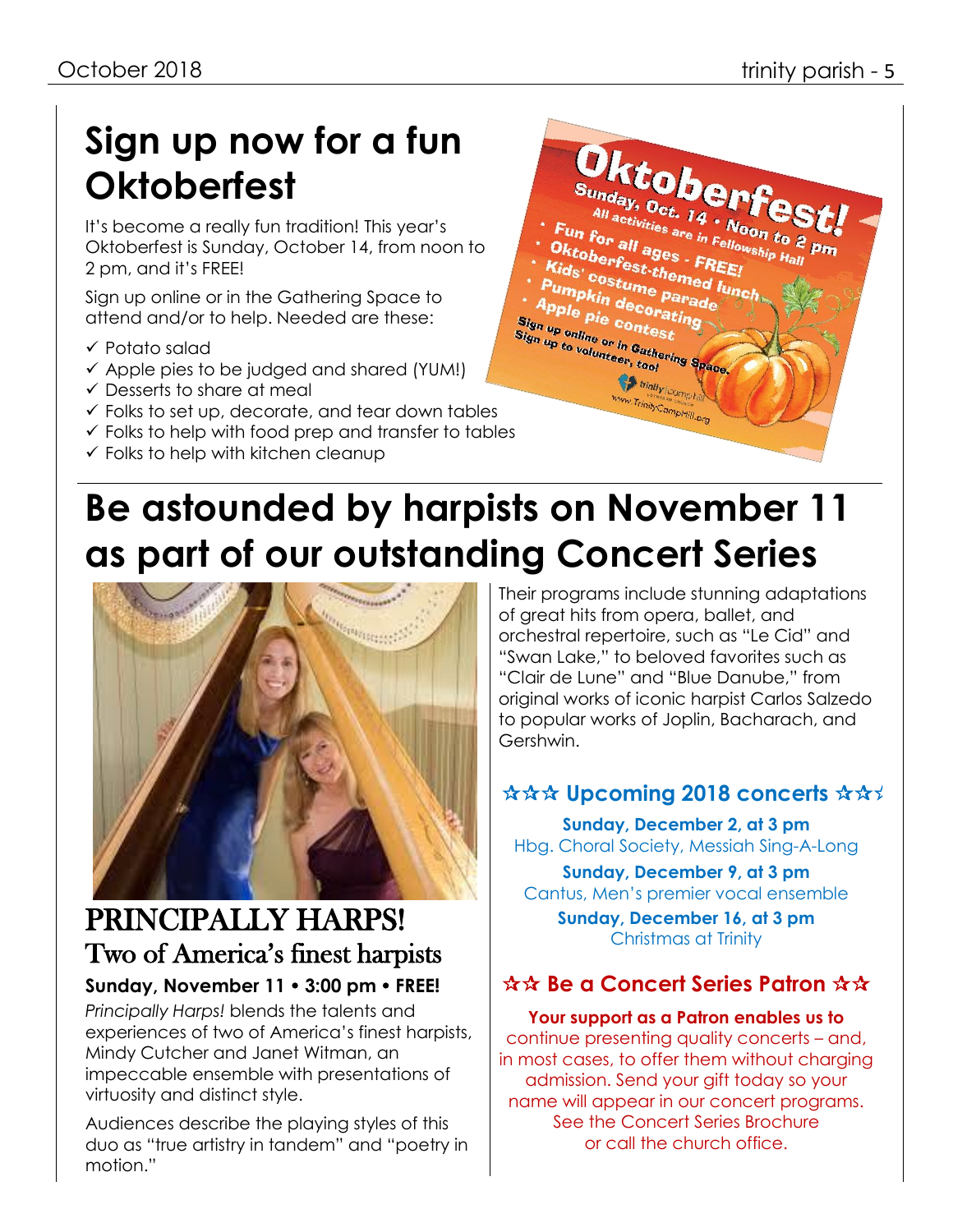# **Youth: Come to these YG October events! Everyone: Come to the YG pasta dinner!**

**Sun, Oct 7, 6-8:30 pm, YG grades 6-12.** Come out, bring friends, be prepared for anything and everything about faith, fun, and fellowship. Dinner and drinks are always provided, but bring a snack to share. Everyone loves home-baked goodies! C U @ YG!!

**Sun, Oct 14, 6-8:30 pm, Sr. High YG, grades 9-12.** Bring friends and come out to a night of group building, strengthening friendships, fun, and faith discussion with your peers. Dinner is always provided; just bring snacks and friends.

**Sun, Oct 21, 6-8:30 pm, YG grades 6-12.** Bring friends. And ditto to everything we say above! You'll have a blast.

**Sun, Oct 28, 6-7:30 pm, YG Pasta Dinner for the congregation.** This YG fundraiser in Fellowship Hall supports our Trinity Youth and features a traditional Italian meal of pasta, meatballs, Italian bread, salad, and ice cream.



*YG at its first meeting in September. If you weren't there, see what you missed?*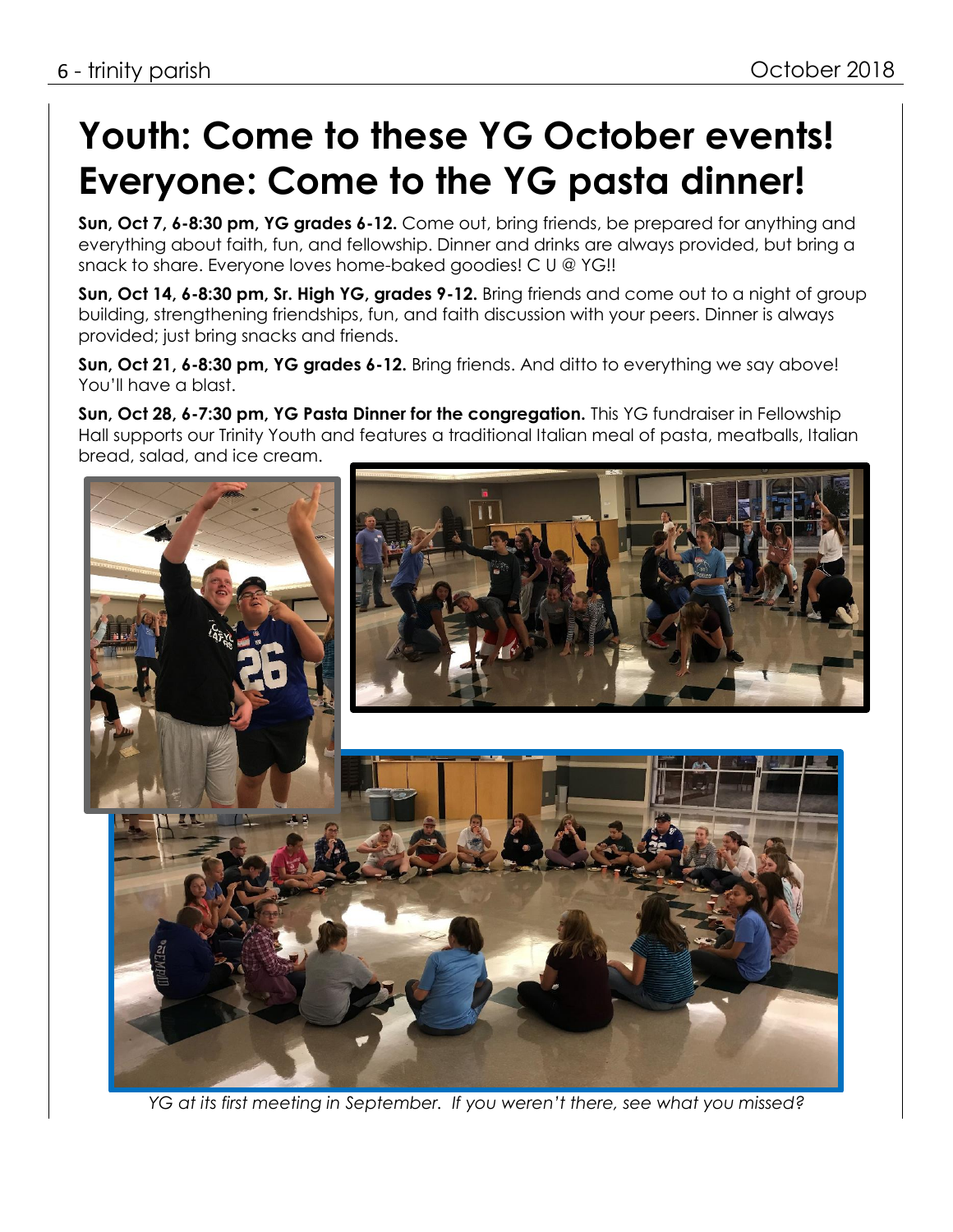## **Serve others: Here are just three ways**

**Garden of Eatin' needs your help** to serve our members and guests by taking care of the food and beverage station each Sunday. Volunteers are especially needed for the 10-12:30 shift. Contact Mary Ellen Hettinger at 717-512-9884 or [mefhett@gmail.com.](mailto:mefhett@gmail.com) Join us for a quick refresher training in the kitchen on **Sunday, October 14**, at 9:30 am.

**Help folks in need.** Serve breakfast at St. Patrick's in Harrisburg one Saturday every few months from 6:00 - 8:45 am. Contact Kathy Gottlieb at 717-379-6834 or [bbbkw55@aol.com.](mailto:bbbkw55@aol.com)

**Caring listeners needed** to visit Trinity's at-home members once a month. Our visitation minitry is a wonderful and much-appreciated way to connect with your fellow members. Contact Ginny Honeysett at 717-802-2757 or [ghoneysett@aol.com.](mailto:ghoneysett@aol.com)



### **Parents with kids in kindergarten and grade 3: come to Family Bible Workshop on October 28**

What a wonderful day it will be on Sunday, October 28, during the Faith Connections hour from 9:45 to 10:45 am. Children in kindergarten and third grade will receive age-appropriate Bibles of their very own. The children and parents will then participate in a special Bible Discovery Workshop where they'll explore and dig into this wonderful library from God.

As a parent, you made a promise at your child's baptism to "place in their hands the Holy Scripture." This workshop will help you fulfill that promise, so don't miss this special event!

# Be on our welcoming team



First impressions count! We're looking for folks to consider joining an expanded greeter/hospitality team, all ages, including families with children. Let's make sure that all people feel the warmth and friendliness of Trinity as soon as they enter our doors.

- Learn more from Pastor Liz on Sunday, November 4
- 9:45 10:45 am, Gathering Space
- Meeting is for existing and potential new greeters
- No need to register; just come with a smile